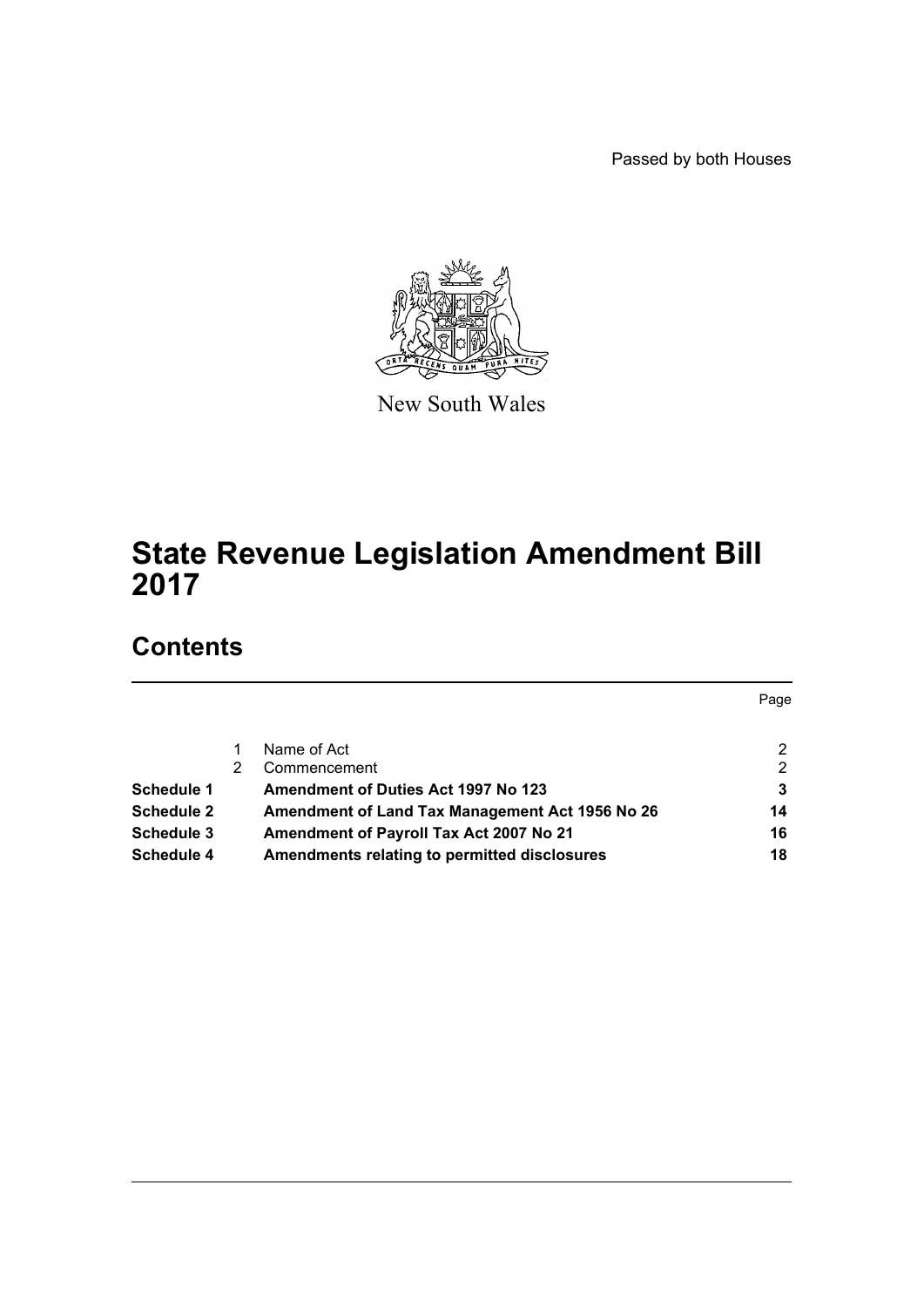*I certify that this public bill, which originated in the Legislative Assembly, has finally passed the Legislative Council and the Legislative Assembly of New South Wales.*

> *Clerk of the Legislative Assembly. Legislative Assembly, Sydney,* , 2017



New South Wales

# **State Revenue Legislation Amendment Bill 2017**

Act No , 2017

An Act to make miscellaneous changes to certain State revenue legislation.

*I have examined this bill and find it to correspond in all respects with the bill as finally passed by both Houses.*

*Assistant Speaker of the Legislative Assembly.*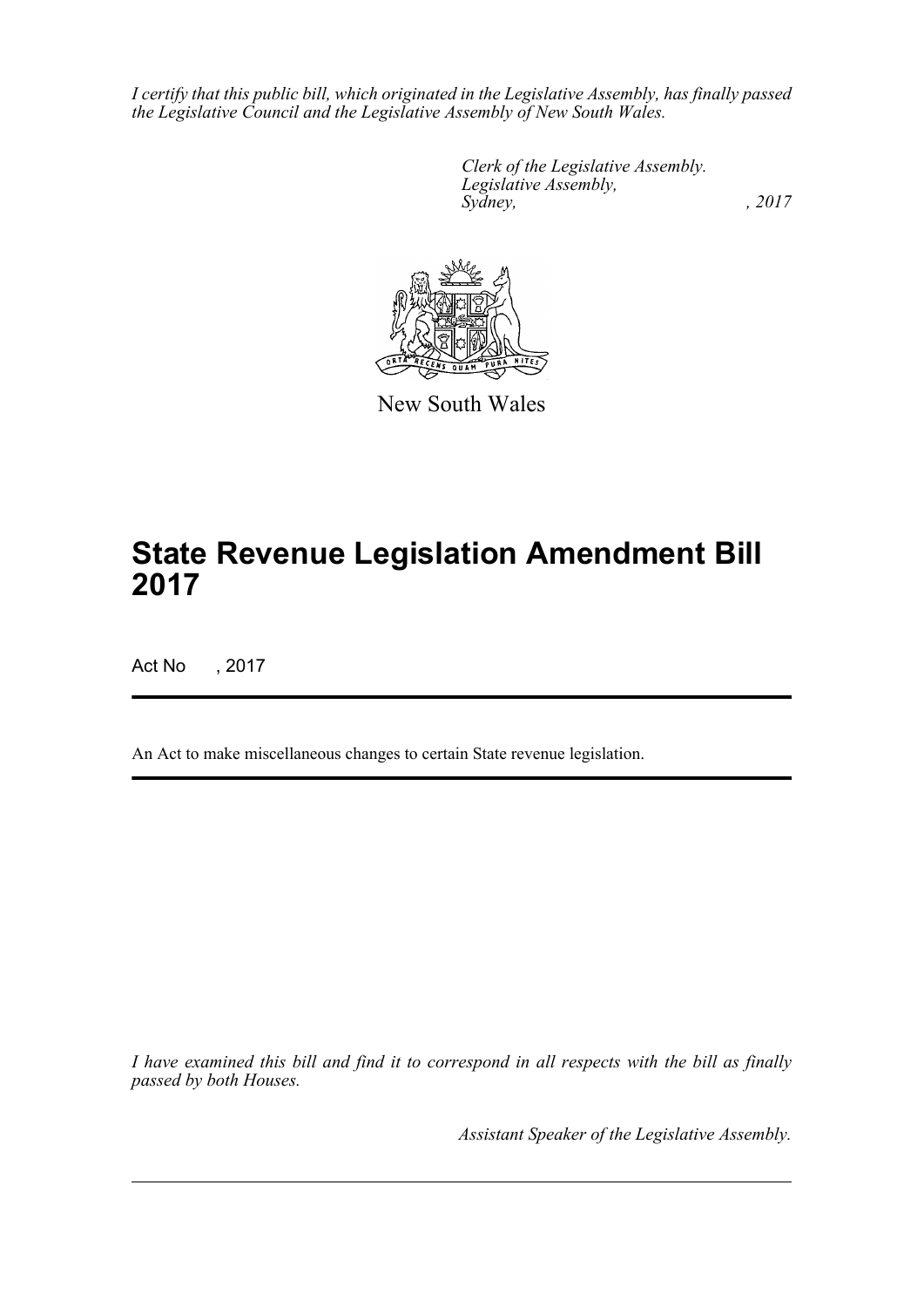## <span id="page-2-0"></span>**The Legislature of New South Wales enacts:**

#### **1 Name of Act**

This Act is the *State Revenue Legislation Amendment Act 2017*.

#### <span id="page-2-1"></span>**2 Commencement**

This Act commences on the date of assent to this Act.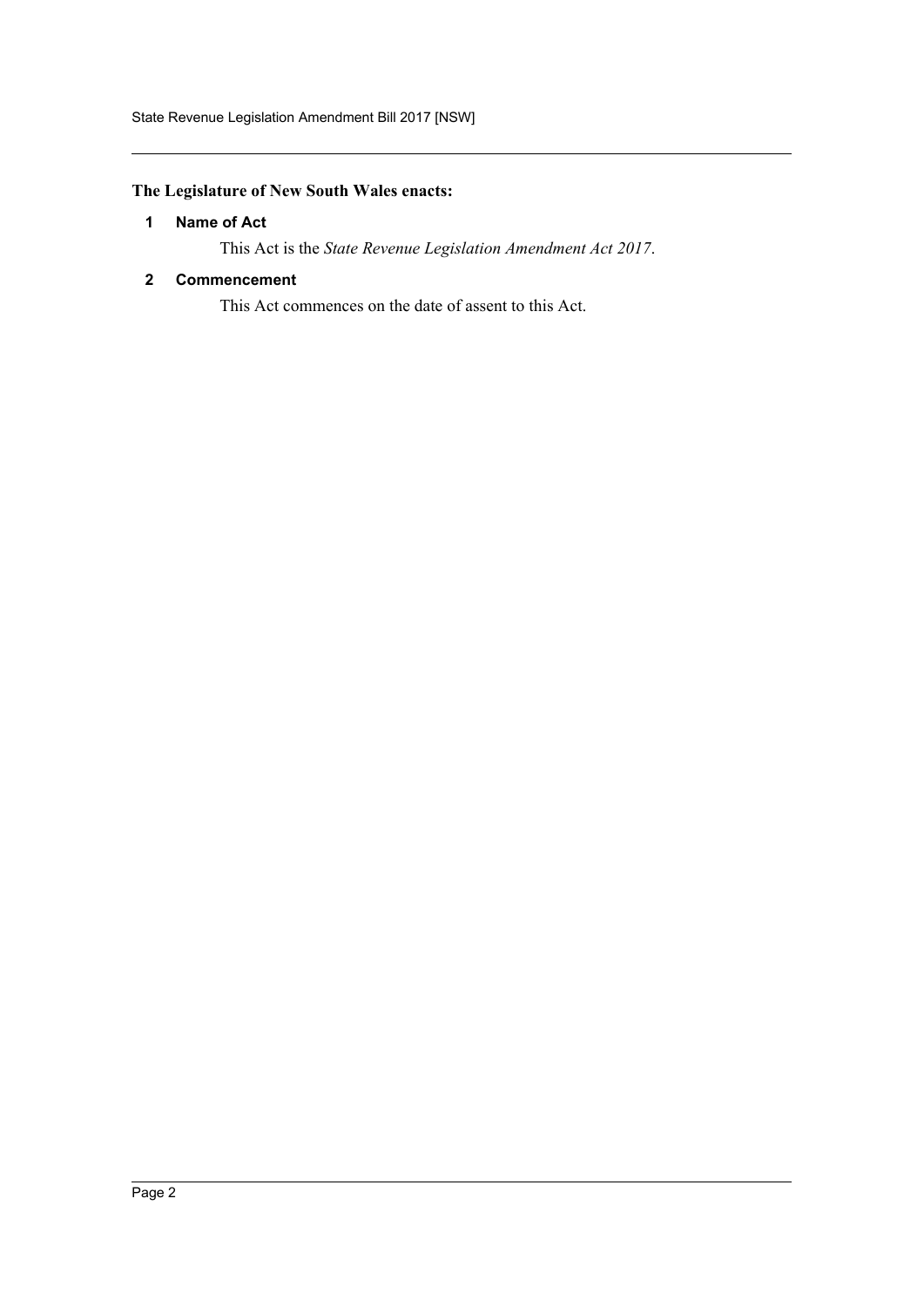## <span id="page-3-0"></span>**Schedule 1 Amendment of Duties Act 1997 No 123**

#### **[1] Section 10**

Omit the section. Insert instead:

#### **10 Form of dutiable transaction is immaterial**

The duty charged by this Chapter is payable whether or not a dutiable transaction is effected by an instrument or by any other means.

#### **[2] Section 12 When does a liability for duty arise?**

Omit "a written" from section 12 (2). Insert instead "an".

#### **[3] Section 15 Necessity for instrument or written statement**

Omit "a written instrument" wherever occurring in section 15 (1) and (4). Insert instead "an instrument".

#### **[4] Section 15 (4)**

Omit "the written instrument". Insert instead "the instrument".

#### **[5] Section 16 Lodging instrument or written statement with Chief Commissioner**

Omit "written instrument" wherever occurring. Insert instead "instrument".

#### **[6] Section 16 (2)**

Insert after section 16 (1):

(2) If the instrument is in a digital form, the instrument must be lodged with the Chief Commissioner in a form and manner approved by the Chief Commissioner.

#### **[7] Section 16A Lodging purchaser's declaration with Chief Commissioner**

Omit "written instrument". Insert instead "instrument".

#### **[8] Section 16A**

Omit "section 16 (1)". Insert instead "section 16".

#### **[9] Section 18 No double duty**

Omit section 18 (3) (d). Insert instead:

- (d) at the time the agreement was entered into, and at the completion or settlement of the agreement:
	- (i) the purchaser under the agreement (other than a purchaser who purchased as a trustee) and the transferee under the transfer were related persons, or
	- (ii) if the purchaser purchased as a trustee (other than as a trustee of a self managed superannuation fund)—the transferee and the beneficiary were related persons, or
	- (iii) if the purchaser purchased as a trustee of a self managed superannuation fund—the transferee under the transfer was the custodian of that trustee.

#### **[10] Section 49 Interim payment of duty**

Omit "A written instrument" from section 49 (2). Insert instead "An instrument".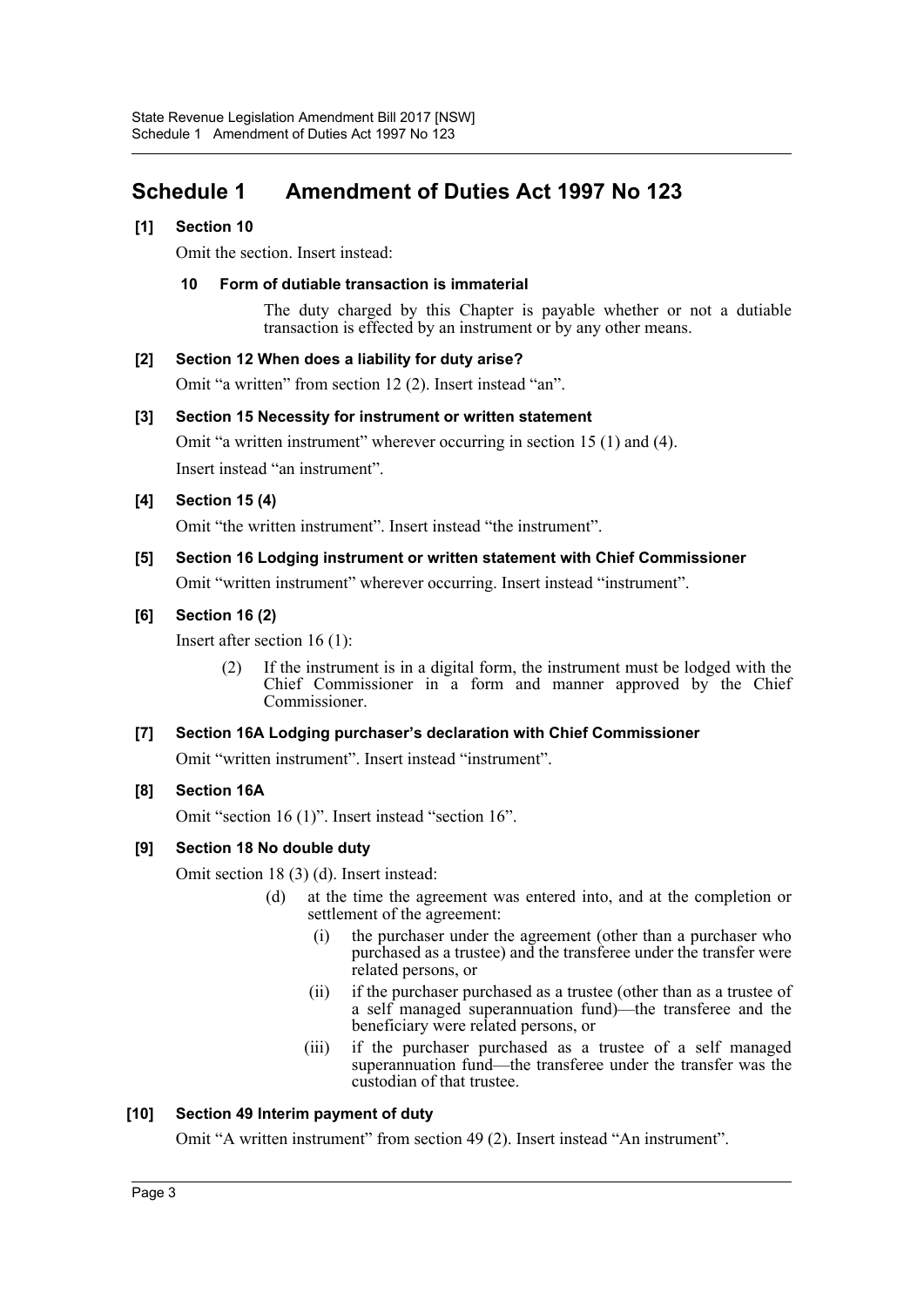#### **[11] Section 50A Cancelled transfers of dutiable property**

Omit "a written" from section 50A (1). Insert instead "an".

#### **[12] Section 54 Change in trustees**

Insert in alphabetical order in section 54 (1):

*dutiable trust property* means dutiable property that is trust property.

#### **[13] Section 54 (2), (3A) and (4)**

Omit "dutiable property" wherever occurring. Insert instead "dutiable trust property".

#### **[14] Section 54 (2A)**

Omit the subsection. Insert instead:

- (2A) Duty of \$50 is chargeable in respect of a transfer of dutiable trust property to any of the following as a consequence of the retirement of a trustee or the appointment of a new trustee if the Chief Commissioner is satisfied that the transfer is not part of a scheme to avoid duty that involves conferring an interest, in relation to the dutiable trust property, on a new trustee or any other person (whether or not as a beneficiary) so as to cause any person to cease holding the whole or any part of a beneficial interest (or potential beneficial interest) in that property:
	- (a) a licensed trustee company that is not a special trustee,
	- (b) a trustee of a self managed superannuation fund,
	- (c) a trustee of a special disability trust.

#### **[15] Section 54 (3)**

Omit the subsection. Insert instead:

- (3) Duty of \$50 is chargeable in respect of a transfer of dutiable trust property to a person (other than to a licensed trustee company, a special trustee, a trustee of a self managed superannuation fund or a trustee of a special disability trust) as a consequence of the retirement of a trustee or the appointment of a new trustee if the Chief Commissioner is satisfied that, as the case may be:
	- (a) none of the continuing trustees remaining after the retirement of a trustee is or can become a beneficiary under the trust, and
	- (b) none of the trustees of the trust after the appointment of a new trustee is or can become a beneficiary under the trust, and
	- (c) the transfer is not part of a scheme to avoid duty that involves conferring an interest, in relation to the dutiable trust property, on a new trustee or any other person (whether or not as a beneficiary) so as to cause any person to cease holding the whole or any part of a beneficial interest (or potential beneficial interest) in that property.

If the Chief Commissioner is not so satisfied, the transfer is chargeable with the same duty as a transfer to a beneficiary under and in conformity with the trusts subject to which the property is held, unless subsection (3A) applies.

#### **[16] Section 65 Exemptions from duty**

Insert after section 65 (13A):

#### (13B) **Vesting by statute law—merger of credit unions or mutual ADIs**

No duty is chargeable under this Chapter on the vesting of land in New South Wales in one or more credit unions or mutual ADIs by, or expressly authorised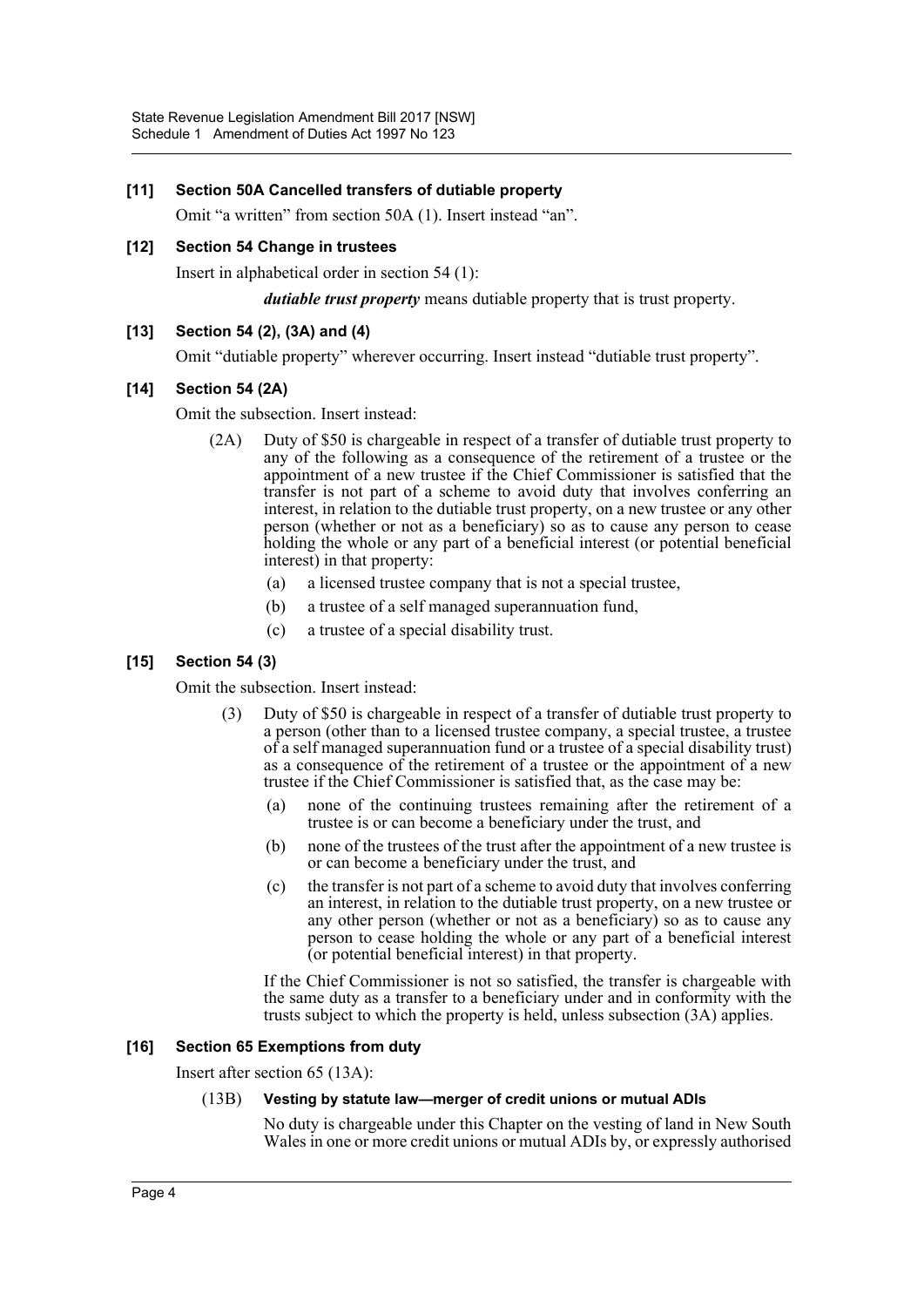by, statute law of this or another jurisdiction in Australia if the vesting is a consequence of a merger of any of the following:

- (a) 2 or more credit unions that on merger is a credit union,
- (b) 2 or more authorised deposit-taking institutions that are mutual ADIs and on merger is a mutual ADI,
- (c) 1 or more credit unions with 1 or more mutual ADIs that on merger is a credit union or mutual ADI.
- (13C) A reference in subsection (13B) to a *mutual ADI* is a reference to an authorised deposit-taking institution that the Chief Commissioner is satisfied has a mutual structure.
- (13D) In determining whether an authorised deposit-taking institution has a mutual structure, the Chief Commissioner may take into account any of the following:
	- (a) the structure, circumstances and history of the institution,
	- (b) whether each customer of the company (for example an account holder, mortgagor or policy holder) is required to be a member of the company or each member (or joint membership) has only 1 vote,
	- (c) any other matter in relation to the institution or its members.

#### **[17] Section 68 Exemptions—break-up of marriages and other relationships**

Omit section 68 (1) (a). Insert instead:

- (a) the property is transferred, or agreed to be sold or transferred, to:
	- (i) the parties to a marriage that is dissolved or annulled, or that, in the opinion of the Chief Commissioner, has broken down irretrievably, or
	- (ii) either of the parties to such a marriage, or
	- (iii) a child or children of either of the parties to such a marriage, or
	- (iv) a trustee of a child or children of either of the parties to such a marriage, or
	- (v) a trustee under the *Bankruptcy Act 1966* of the Commonwealth of the estate of either of the parties to such a marriage, and

#### **[18] Section 68 (1A) (a)**

Omit the paragraph. Insert instead:

- (a) the property is transferred, or agreed to be sold or transferred, to:
	- (i) the parties to a de facto relationship that, in the opinion of the Chief Commissioner, has broken down irretrievably, or
	- (ii) either of the parties to such a de facto relationship, or
	- (iii) a child or children of either of the parties to such a de facto relationship, or
	- (iv) a trustee of a child or children of either of the parties to such a de facto relationship, or
	- (v) a trustee under the *Bankruptcy Act 1966* of the Commonwealth of the estate of either of the parties to such a de facto relationship, and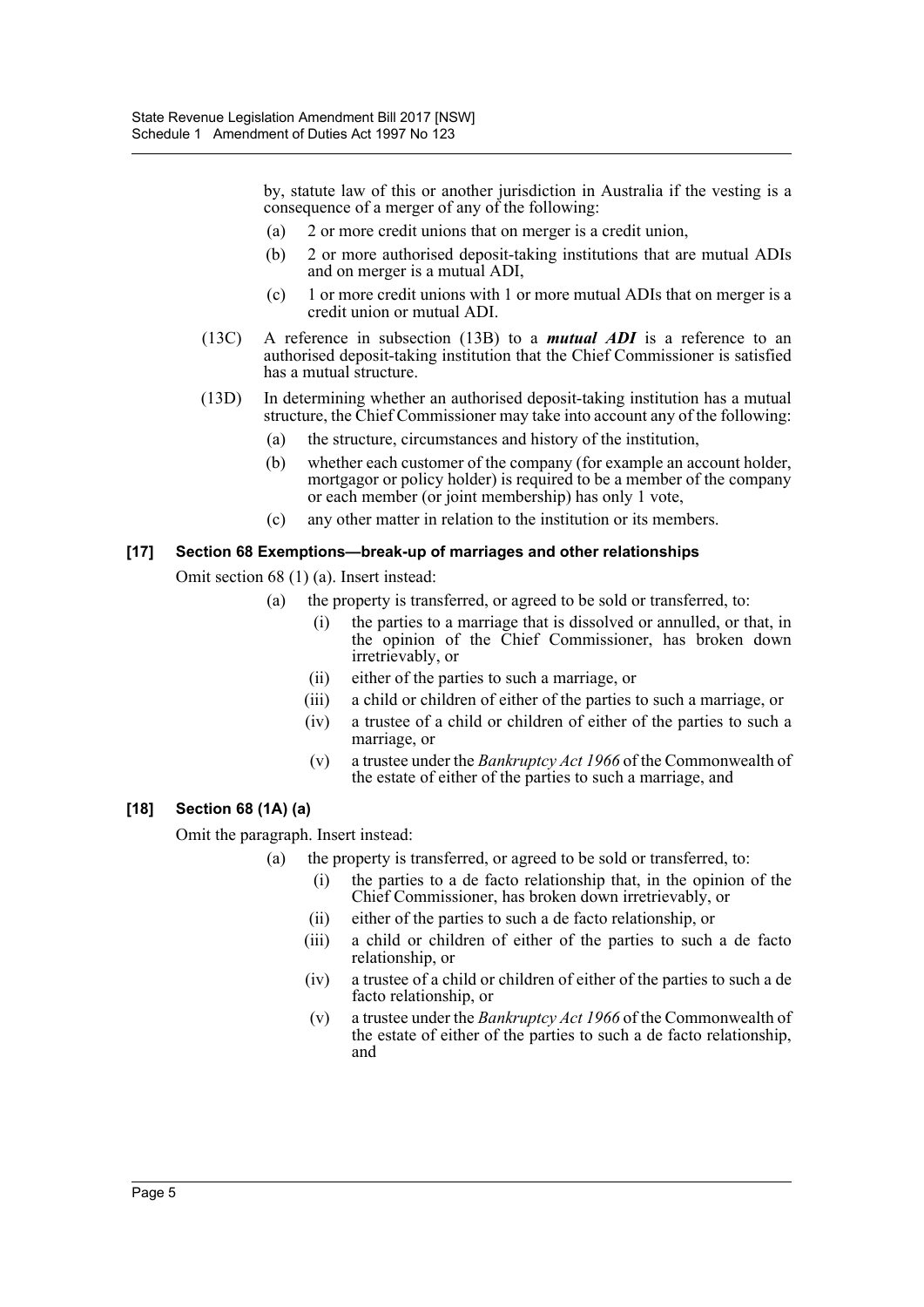### **[19] Section 68 (4) (a)**

Omit the paragraph. Insert instead:

- (a) ad valorem duty under this Chapter was paid on a transfer, or an agreement for the sale or transfer, of matrimonial property to:
	- (i) the parties to a marriage, or
	- (ii) either of the parties to a marriage, or
	- (iii) a child or children of either of the parties to a marriage, or
	- (iv) a trustee of a child or children of either of the parties to a marriage, or
	- (v) a trustee under the *Bankruptcy Act 1966* of the Commonwealth of the estate of either of the parties to a marriage, and

#### **[20] Section 68 (4AA) (a)**

Omit the paragraph. Insert instead:

- (a) ad valorem duty under this Chapter was paid on a transfer, or an agreement for the sale or transfer, of relationship property to:
	- (i) the parties to a de facto relationship, or
	- (ii) either of the parties to a de facto relationship, or
	- (iii) a child or children of either of the parties to a de facto relationship, or
	- (iv) a trustee of a child or children of either of the parties to a de facto relationship, or
	- (v) a trustee under the *Bankruptcy Act 1966* of the Commonwealth of the estate of either of the parties to a de facto relationship, and

#### **[21] Section 104ZE Cancelled agreements and transfers**

Omit "a written" from section 104ZE (1) (b). Insert instead "an".

#### **[22] Section 149 What is a "relevant acquisition"?**

Omit section 149 (1) and (2). Insert instead:

- (1) For the purposes of this Chapter, a person makes a *relevant acquisition* if the person:
	- (a) acquires an interest in a landholder that is of itself a significant interest in the landholder, or
	- (b) acquires an interest in a landholder that (when aggregated with other interests in the landholder held by the person or an associated person) results in an aggregation that amounts to a significant interest in the landholder, or
	- (c) already having a significant interest, or an interest described in paragraph (b), in a landholder, acquires a further interest in the landholder.
- (1A) For the purposes of this Chapter, a person also makes a *relevant acquisition* if the person acquires an interest in a landholder that (when aggregated with other interests in the landholder acquired by the person or other persons under acquisitions that form, evidence, give effect to or arise from what is substantially one arrangement between the acquirers) results in an aggregation that amounts to a significant interest in the landholder.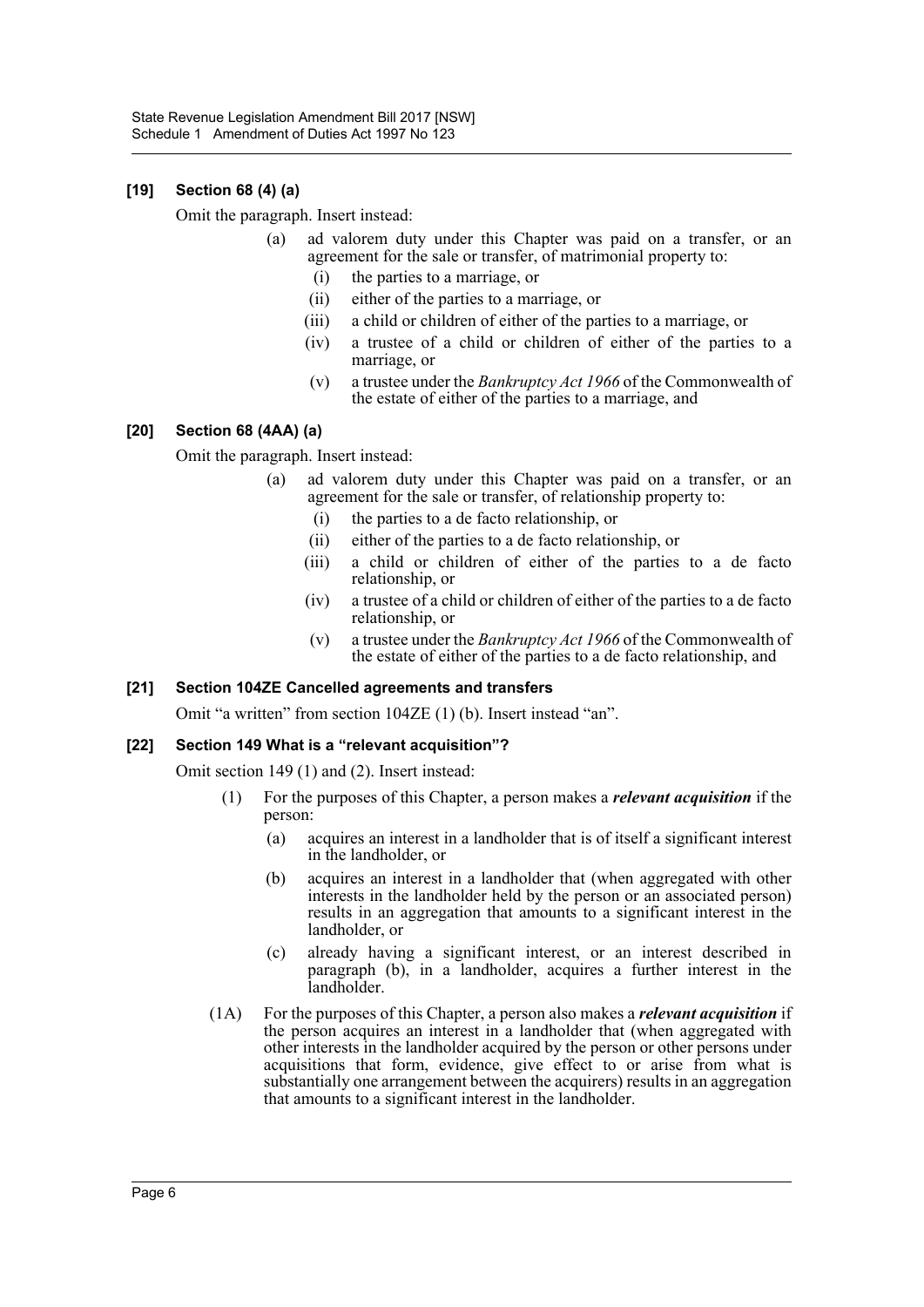- (1B) In determining whether acquisitions form, evidence, give effect to or arise from what is substantially one arrangement between the acquirers, the following circumstances are to be taken into account:
	- (a) whether any of the acquisitions are conditional on entry into, or completion of, any of the other acquisitions,
	- (b) whether the parties to any of the acquisitions are the same,
	- (c) whether any party to an acquisition is an associated person of another party to any of the other acquisitions,
	- (d) the period of time over which the acquisitions take place,
	- (e) whether, before or after the acquisitions take place, the interests were, are or will be used together or dependently with one another,
	- (f) any other relevant circumstances.
	- (2) An acquisition of an interest in a private landholder under an arrangement that results in the private landholder ceasing to be a private landholder is not a relevant acquisition because of subsection (1A).

#### **[23] Section 150 What are "interests" and "significant interests" in landholders?**

Insert "(without regard to any liabilities of the landholder)" after "entitled" wherever occurring in section 150 (1) and (2).

#### **[24] Section 150 (1A)**

Omit ", or an interest that would be a debt interest if the landholder were a company for the purposes of that Division,".

#### **[25] Section 153 When must duty be paid?**

Insert at the end of the section:

(2) However, in the case of a relevant acquisition resulting from the application of section 161 (1) and (2AA) to an agreement to purchase or issue a share in a landholder, a tax default does not occur for the purposes of the *Taxation Administration Act 1996* if duty is paid within 3 months after the agreement is completed.

#### **[26] Sections 158 and 158A**

Omit section 158. Insert instead:

#### **158 Meaning of "linked entity"**

- (1) A *linked entity* of a private unit trust scheme or private company (a *principal entity*) means an entity (other than a public unit trust scheme or a listed company) that is part of a chain of entities:
	- (a) that starts with the principal entity and is comprised of one or more links, and
	- (b) in which one or both of the following apply:
		- (i) at each link between 2 entities in the chain—one of the entities would be entitled, in the event of a distribution of all the property of the other entity (and without regard to any liabilities of any entity in the chain), to receive not less than 50% of the value of the property of the other entity,
		- (ii) in the event of the distribution of all of the property of entities in the chain (except for the principal entity)—the principal entity would be entitled (without regard to any liabilities of any entity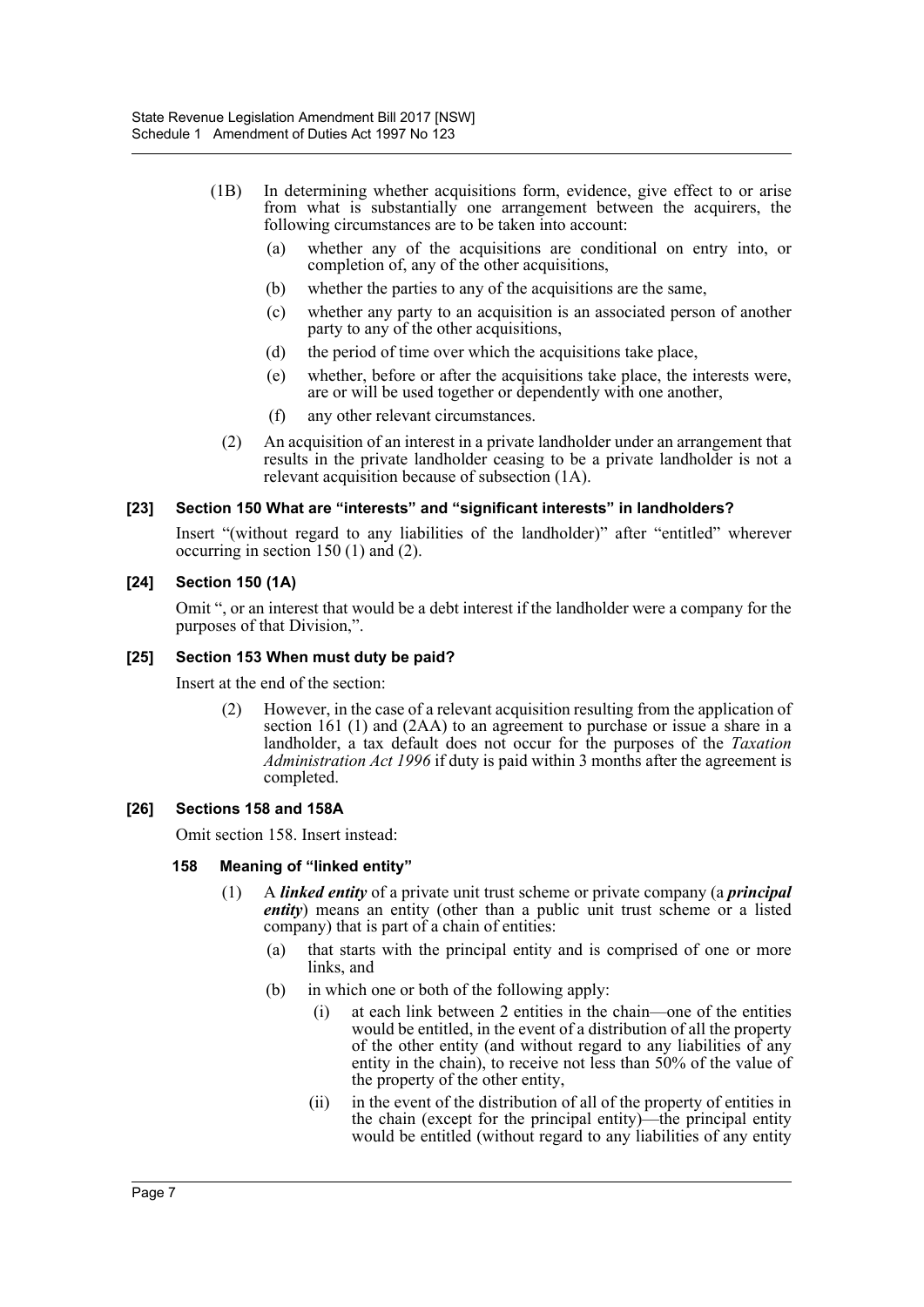in the chain) to receive not less than 50% of the value of that property.

- (2) A *linked entity* of a public unit trust scheme or listed company (a *principal entity*) means an entity that is part of a chain of entities:
	- (a) that starts with the principal entity and is comprised of one or more links, and
	- (b) in which, at each link between 2 entities in the chain—one of the entities would be entitled, in the event of a distribution of all the property of the other entity (and without regard to any liabilities of any entity in the chain), to receive not less than 50% of the value of the property of the other entity.
- (3) For the purposes of this section:
	- (a) a trust is to be regarded as entitled to receive property (whether as a principal entity or as a linked entity of a principal entity) if a trustee of the trust is entitled to receive the property in its capacity as a trustee, and
	- (b) a partnership or other unincorporated body is to be regarded as entitled to receive property, as a linked entity of a principal entity, if a member of the partnership or other unincorporated body is entitled to receive the property as a member of the partnership or the other unincorporated body.
- (4) In this section and in section 158A:

*entity* means any of the following:

- (a) a corporation,
- (b) a unit trust scheme,
- (c) a trust,
- (d) a partnership or other unincorporated body.
- (5) In this section and in section 158A:
	- (a) a reference to a *trust* includes a reference to a unit trust scheme, and
	- (b) a reference to a *trustee* of a trust includes a reference to a custodian of the trustee of the trust in its capacity as custodian or a sub-custodian of the custodian of the trustee of the trust in its capacity as sub-custodian.

#### **158A Constructive ownership of land holdings and other property through linked entities**

- (1) In addition to any interest in land or other property that it may hold in its own right, a unit trust scheme, private company or listed company is taken, for the purposes of this Chapter, to hold an interest in land or other property held by a linked entity of the unit trust scheme or company.
- (2) The value, for duty purposes, of the interest in property that the unit trust scheme or company is taken, by this section, to hold because of a holding by a linked entity of the unit trust scheme or company is that portion of the interest's unencumbered value to which the unit trust scheme or company would be entitled (without regard to any liabilities of the linked entity or any other entity in the chain) in the event of a distribution of all the property of each entity in the chain.
- (3) For the purposes of this section: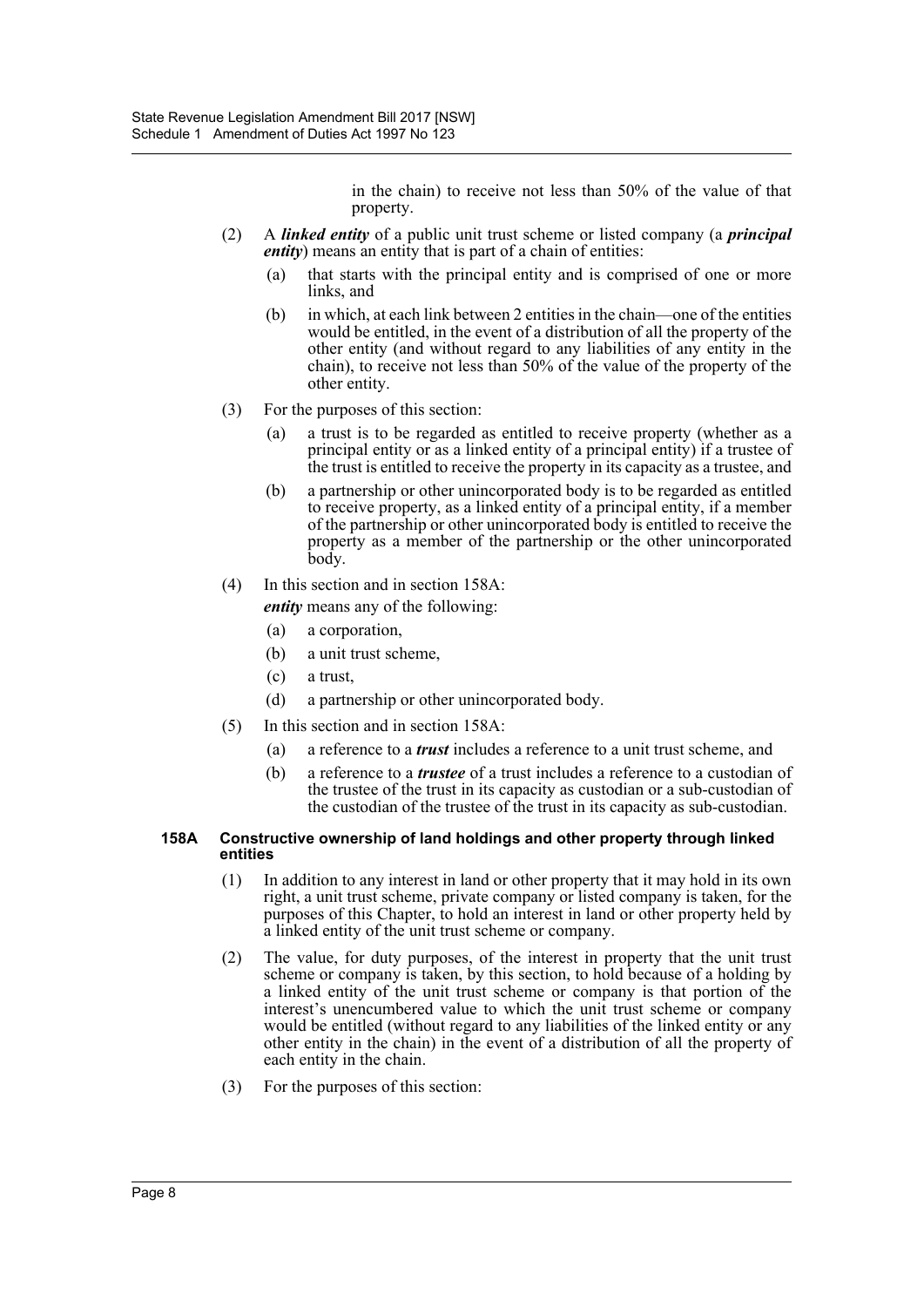- (a) a trust is taken to hold an interest in property, as a linked entity of a principal entity, if a trustee of the trust holds the property in its capacity as a trustee, and
- (b) a partnership or other unincorporated body is taken to hold property, as a linked entity of a principal entity, if a member of the partnership or other unincorporated body holds the property as a member of the partnership or the other unincorporated body.
- (4) If a person holds property as a trustee, custodian or sub-custodian in relation to 2 or more trusts the person is to be treated as a separate person in relation to each of those trusts and the property held under each trust is to be treated as a separate property holding.

#### **[27] Section 159A Inclusion of land holdings recently transferred or agreed to be transferred**

Insert "(or agreed to be transferred)" after "recently transferred" in section 159A (1).

#### **[28] Section 159A (2)**

Omit the subsection. Insert instead:

- (2) A land holding is *recently transferred (or agreed to be transferred)* if, within 12 months before the acquisition is made:
	- (a) the land holding is transferred to the person, or
	- (b) an agreement for the sale or transfer of the land holding to the person is entered into and the agreement is or is to be completed after the acquisition is made.

#### **[29] Section 159A (3)**

Insert ", or agreement for sale or transfer," after "transfer".

#### **[30] Section 160 Agreements for sale or transfer of land**

Insert after section 160 (2):

(2A) Subsection (2) does not apply if section 159A applies in respect of the acquisition.

#### **[31] Section 160 (3A)**

Insert after section 160 (3):

(3A) In this section:

*call option* and *put option* have the same meanings as in Part 2 of Chapter 3. *transferee* includes a person who, at the time of a relevant acquisition, was the grantor of a put option or grantee of a call option.

*transferor* includes a person who, at the time of a relevant acquisition, was the grantee of a put option or grantor of a call option.

*uncompleted agreement* includes an arrangement that includes both a put option and a call option.

#### **[32] Section 160 (4)**

Omit the subsection. Insert instead:

- (4) In this section:
	- (a) a reference to a landholder includes a reference to a linked entity of the landholder, and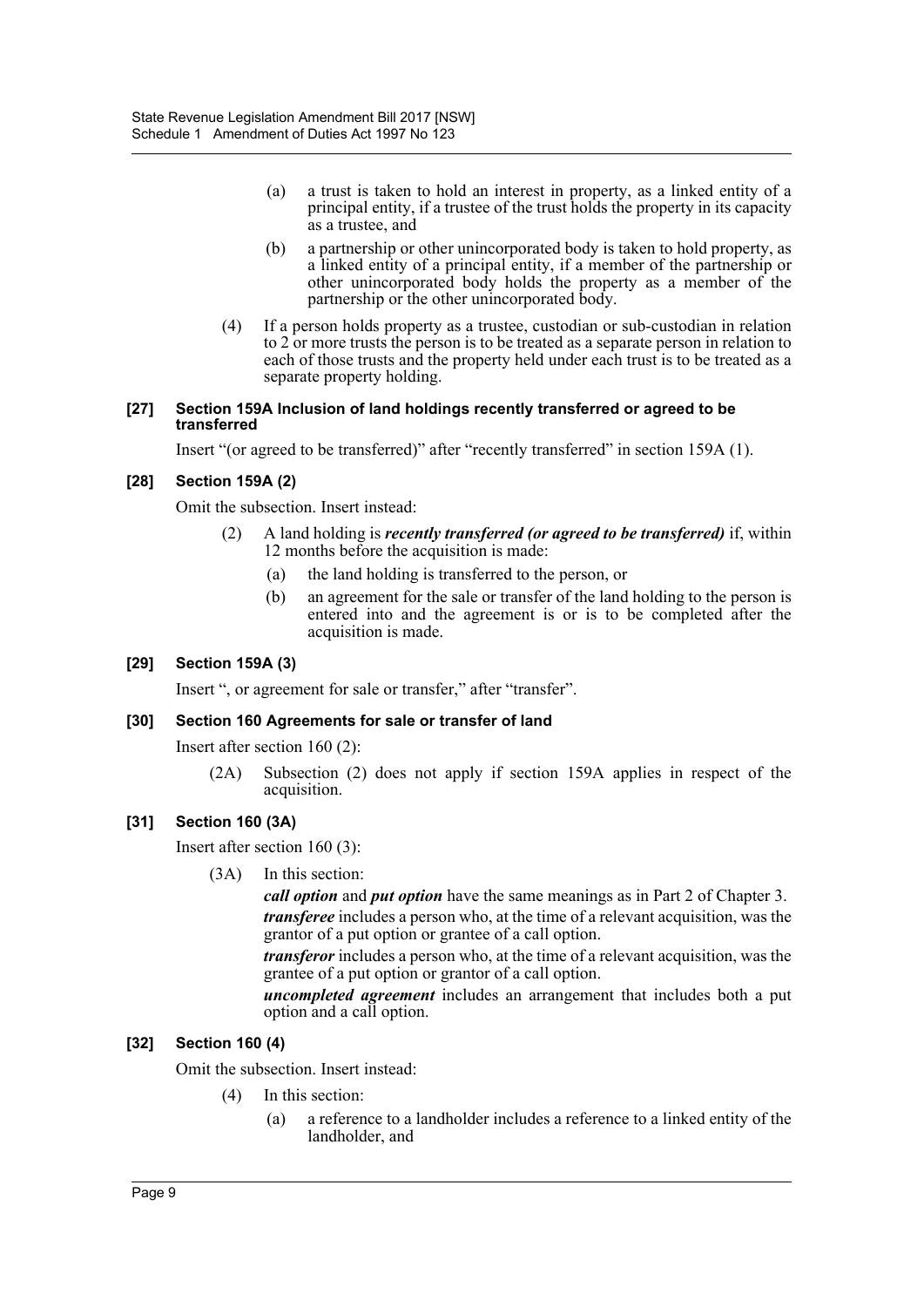- (b) a reference to a landholder, or linked entity of a landholder, that is a vendor or a purchaser is, in the case of a landholder or linked entity that is a unit trust scheme, a reference to a vendor or purchaser, as the case may be, acting in the capacity of a trustee of the unit trust scheme, and
- (c) a reference to a linked entity of a landholder that is a vendor or a purchaser is:
	- (i) in the case of a linked entity that is a trust—a reference to a vendor or purchaser, as the case may be, acting in the capacity of a trustee of the trust, or
	- (ii) in the case of a linked entity that is a partnership or other unincorporated body—a reference to a vendor or purchaser, as the case may be, acting as a member of the partnership or the other unincorporated body.

#### **[33] Section 161 Agreements for sale or issue of shares or units in landholder**

Insert after section 161 (2):

(2AA) Despite subsection (2), the *agreement liability date* is the date on which the agreement is made if the company or unit trust scheme concerned is a landholder on that date and is not a landholder on the agreement liability date as determined under that subsection.

#### **[34] Section 274 Transfer of certain business property between family members**

Insert at the end of section 274 (3) (e):

, or

(f) in the case of a transferor, lessor or assignor acting in the capacity of trustee of a self managed superannuation fund—a person who is a member of the fund.

#### **[35] Section 274 (5AA)**

Insert after section 274 (5):

(5AA) A reference in this section to a business carried on by a person includes a reference to a business carried on by a company, or under a trust, that is controlled by the person.

#### **[36] Section 284BA**

Insert after section 284B:

#### **284BA MySuper transitional arrangements**

- (1) Duty under this Act is not chargeable on a relevant transfer to which section 61 applies or a relevant acquisition to which section 163FA applies if the relevant transfer or relevant acquisition is in accordance with:
	- (a) an election that is taken by section 387 of the *Superannuation Industry (Supervision) Act 1993* of the Commonwealth to have been made, or
	- (b) section 388 of that Act.
- (2) This section applies only in relation to a relevant transfer or a relevant acquisition occurring before 1 July 2018.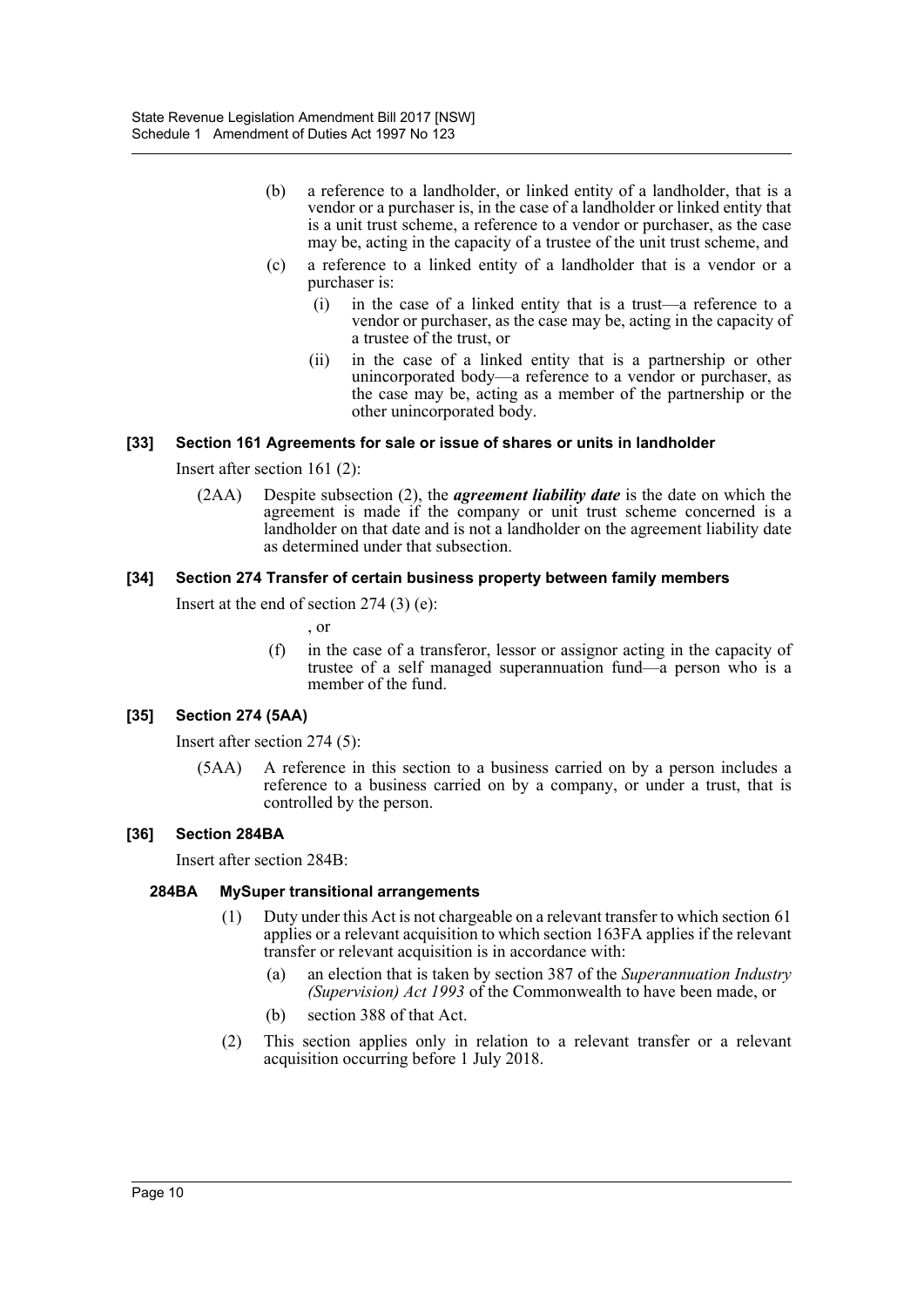#### **[37] Section 284D Payment of duty avoided as a result of tax avoidance scheme**

Omit section 284D (2). Insert instead:

- (2) For the purposes of this Chapter, the *amount of duty avoided* by a person as a result of the tax avoidance scheme is the amount of duty, or the amount of additional duty, that, if the tax avoidance scheme had not been entered into or made:
	- (a) would have been payable by the person, or
	- (b) it is reasonable to expect would have been payable by the person, assuming that a reasonable alternative to entering into or making the scheme had been adopted (being an alternative that would have achieved the same economic or commercial result as the scheme, other than the result of avoiding or reducing duty).

#### **[38] Schedule 1 Savings, transitional and other provisions**

Insert after Part 45:

## **Part 46 Provisions consequent on enactment of State Revenue Legislation Amendment Act 2017**

#### **124 Definition**

In this Part:

*amending Act* means the *State Revenue Legislation Amendment Act 2017*.

#### **125 General application of amendments**

- (1) An amendment made to Chapter 2 by the amending Act applies in respect of a dutiable transaction that occurs on or after the commencement of the amendment.
- (2) However, an amendment made to Chapter 2 by the amending Act does not apply to a transfer of dutiable property made in conformity with an agreement for sale or transfer of the dutiable property that was entered into before the commencement of the amendment.
- (3) Any other amendment made to this Act by the amending Act applies in relation to any liability for duty that arises on or after the commencement of the amendment.

#### **126 Application of amendments to landholder duty generally**

- (1) A landholder duty amendment does not apply to an acquisition in a landholder that is made on or after the commencement of the landholder duty amendment, if the acquisition is made in conformity with an agreement for sale first executed, or with an option granted or otherwise created, before that commencement.
- (2) This Act applies in respect of such an acquisition as if the landholder duty amendment had not been made.
- (3) In this clause, a *landholder duty amendment* means an amendment made by the amending Act to Chapter 4.

#### **127 Application of amendment to section 160**

(1) Without limiting clause 126, an arrangement that includes both a put option and a call option is not to be regarded as an uncompleted agreement for the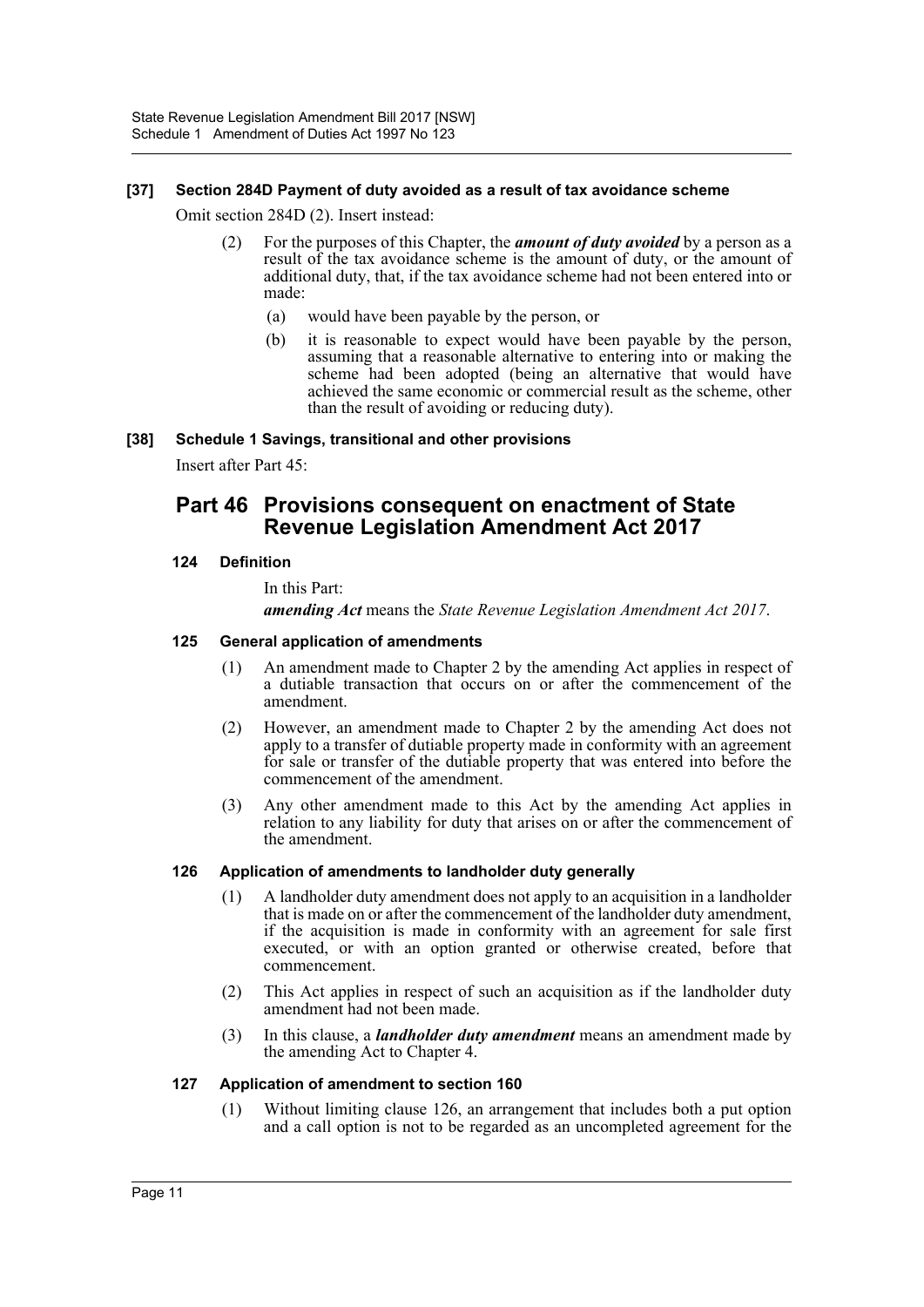purposes of section 160 if the put option and call option were conferred by an agreement or arrangement entered into before the commencement of section 160 (3A) (as inserted by the amending Act).

#### (2) In this clause:

*call option* and *put option* have the same meanings as in Part 2 of Chapter 3.

#### **[39] Dictionary**

Insert in alphabetical order in clause 1:

*credit union* means an authorised deposit-taking institution that is authorised under section 66 of the *Banking Act 1959* of the Commonwealth to use or assume the expression "credit union" in relation to its financial business, including in its name.

#### **[40] Dictionary, clause 1, definition of "instrument"**

Omit the definition. Insert instead:

*instrument* includes a document, written statement or any record of information that exists in a digital form and is capable of being reproduced, transmitted, stored and duplicated by electronic means. **Note.** *Document* is defined in the *Interpretation Act 1987*.

#### **[41] Dictionary, clause 1, definition of "private company"**

Omit the definition. Insert instead:

*private company* means:

- (a) a company that is not limited by shares, or
- (b) a company that is limited by shares and whose shares are not quoted on the Australian Securities Exchange, the New Zealand Exchange, the London Exchange, the New York Exchange or any exchange of the World Federation of Exchanges.

#### **[42] Dictionary, clause 2 (1)**

Omit clause 2 (1) (d) and (e). Insert instead:

- (d) the trustee of a trust and the trustee of another trust are associated persons if any person is a beneficiary common to:
	- (i) both of the trusts, or
	- (ii) one of the trusts and a sub-trust of the other trust, or
	- (iii) any sub-trusts of the trusts,
- (d1) a natural person and a trustee are associated persons if the natural person is a beneficiary of:
	- (i) the trust (not being a public unit trust scheme) of which the trustee is a trustee, or
	- (ii) a sub-trust (not being a public unit trust scheme) of that trust,
- (e) a company and a trustee are associated persons if any related body corporate of the company is a beneficiary of:
	- (i) the trust (not being a public unit trust scheme) of which the trustee is a trustee, or
	- (ii) any sub-trust (not being a public unit trust scheme) of that trust,
- (e1) a private company and a trustee are associated persons if the company, or a majority shareholder or director of the company, is a beneficiary of: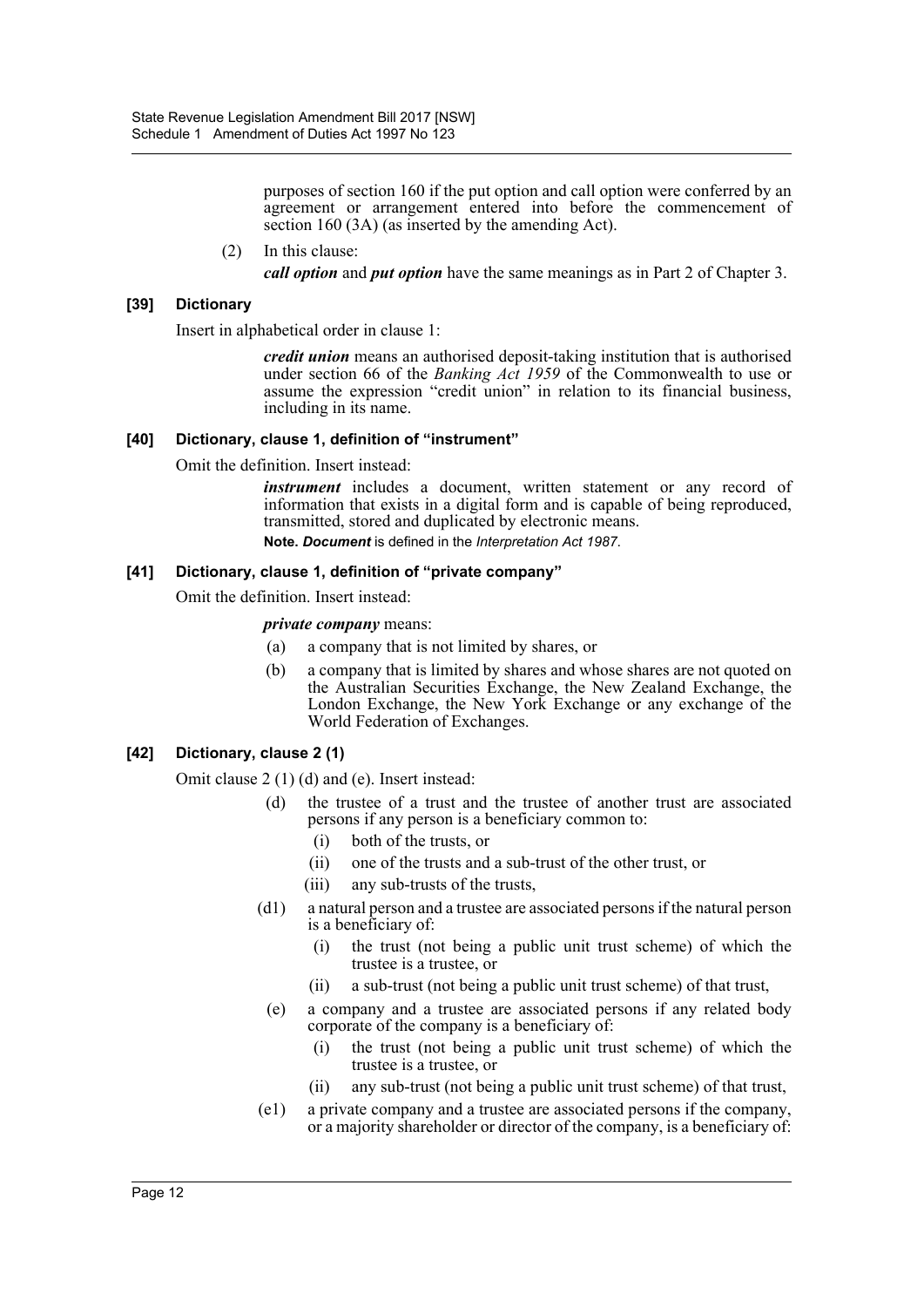- (i) the trust (not being a public unit trust scheme) of which the trustee is a trustee, or
- (ii) any sub-trust (not being a public unit trust scheme) of that trust,

#### **[43] Dictionary, clause 2 (6) and (7)**

Insert after clause 2 (5):

- (6) A reference in this clause to a *sub-trust* of a trust includes a reference to any sub-trust (whether or not a direct sub-trust of that trust) that establishes an interest in the trust.
- (7) A person is considered under this clause to be a beneficiary of a sub-trust of a trust only if the interest in the trust that is held for the benefit of the beneficiary is an interest of 50% or more.

#### **[44] Dictionary, clause 5**

Omit the clause.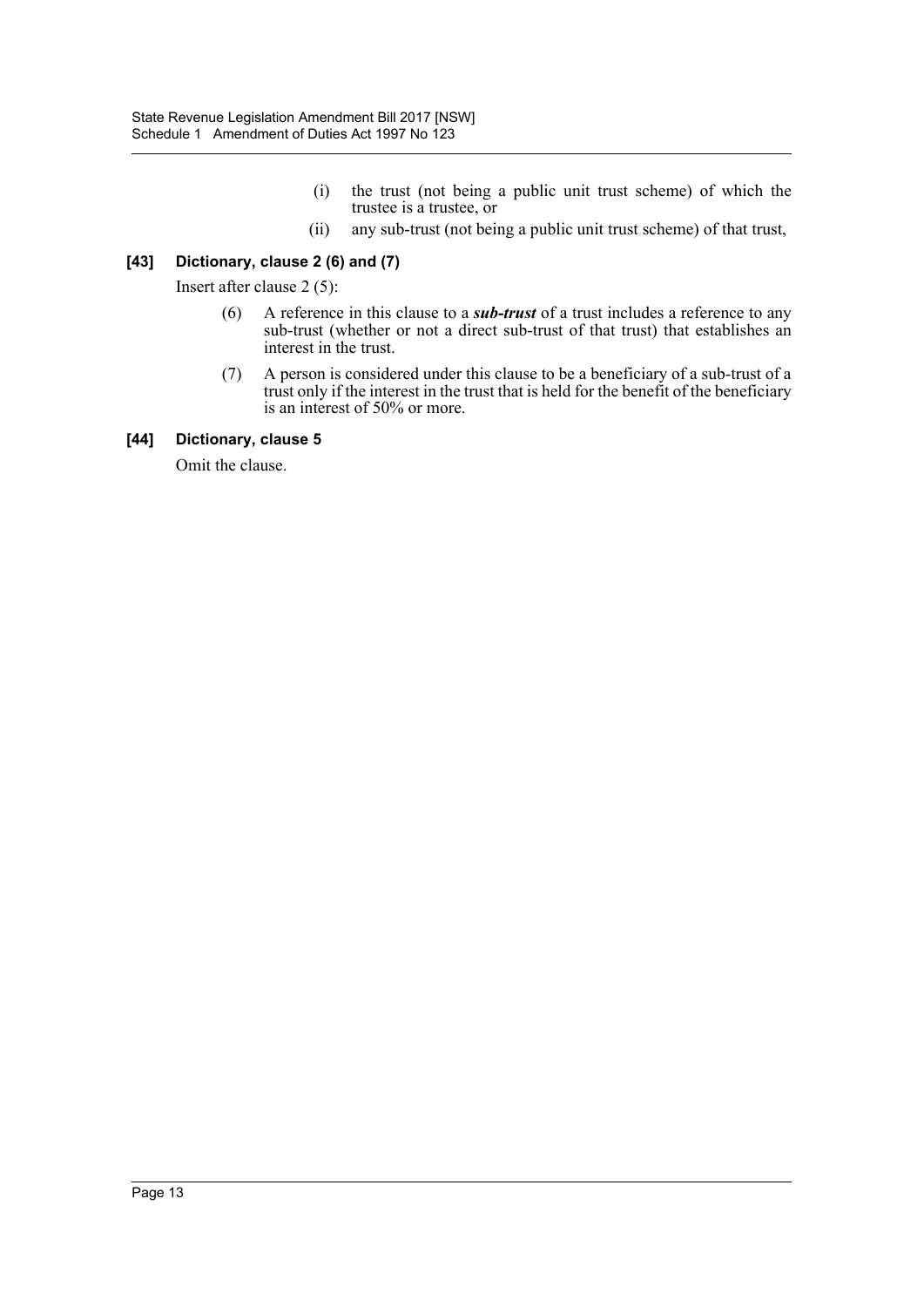## <span id="page-14-0"></span>**Schedule 2 Amendment of Land Tax Management Act 1956 No 26**

#### **[1] Section 3 Definitions**

Insert in alphabetical order in section 3 (1): *lease* includes an agreement to lease.

#### **[2] Section 21C Liability of lessees of land owned by Crown or council**

Insert "(otherwise than under section 21CB)" after "land tax" in section 21C (6) (e).

#### **[3] Sections 21CA and 21CB**

Insert after section 21C:

#### **21CA Government lessor to notify lessee of land tax liability**

- (1) A Government entity that enters into a lease of land owned by the Government entity must give the lessee a land tax disclosure statement, in writing, before the lessee enters into the lease.
- (2) A *land tax disclosure statement* is a statement that advises the lessee that the lessee will be liable for land tax in respect of the land during the term of the lease if land tax is payable on the land.
- (3) Without limiting subsection (2), a land tax disclosure statement may be made:
	- (a) in the terms of the lease, or
	- (b) as part of a disclosure statement for the lease that is given to the lessee before the lease is entered into.
- (4) A lessee enters into a lease when any of the following occurs (whichever happens first):
	- (a) the lessee executes the lease,
	- (b) the lessee enters into possession of the land under the lease,
	- (c) the lessee begins to pay rent under the lease.
- (5) The renewal of a lease is considered to be entry into a new lease for the term of the renewal.
- (6) The onus is on a Government entity to establish that it gave a land tax disclosure statement to a lessee before the lessee entered into the lease.
- (7) A Government entity that enters into a lease of land owned by the Government entity and that fails to comply with this section is a *non-complying lessor* for any land tax on the land that becomes payable during the term of the lease. **Note.** See section 21CB, which enables the Chief Commissioner to recover the land tax from the non-complying lessor if the lessee fails to pay the land tax.
- (8) This section applies to a lease only if the lessee under the lease is considered to be the owner of the land for land tax purposes because of section 21C.
- (9) In this section:

*Government entity* means the Crown, a local council or any other entity not liable for land tax in respect of land it owns under section 21C.

#### **21CB Recovery of land tax from non-complying lessor**

(1) If a lessee of land fails to pay a land tax amount in accordance with a notice of assessment issued by the Chief Commissioner, and there is a non-complying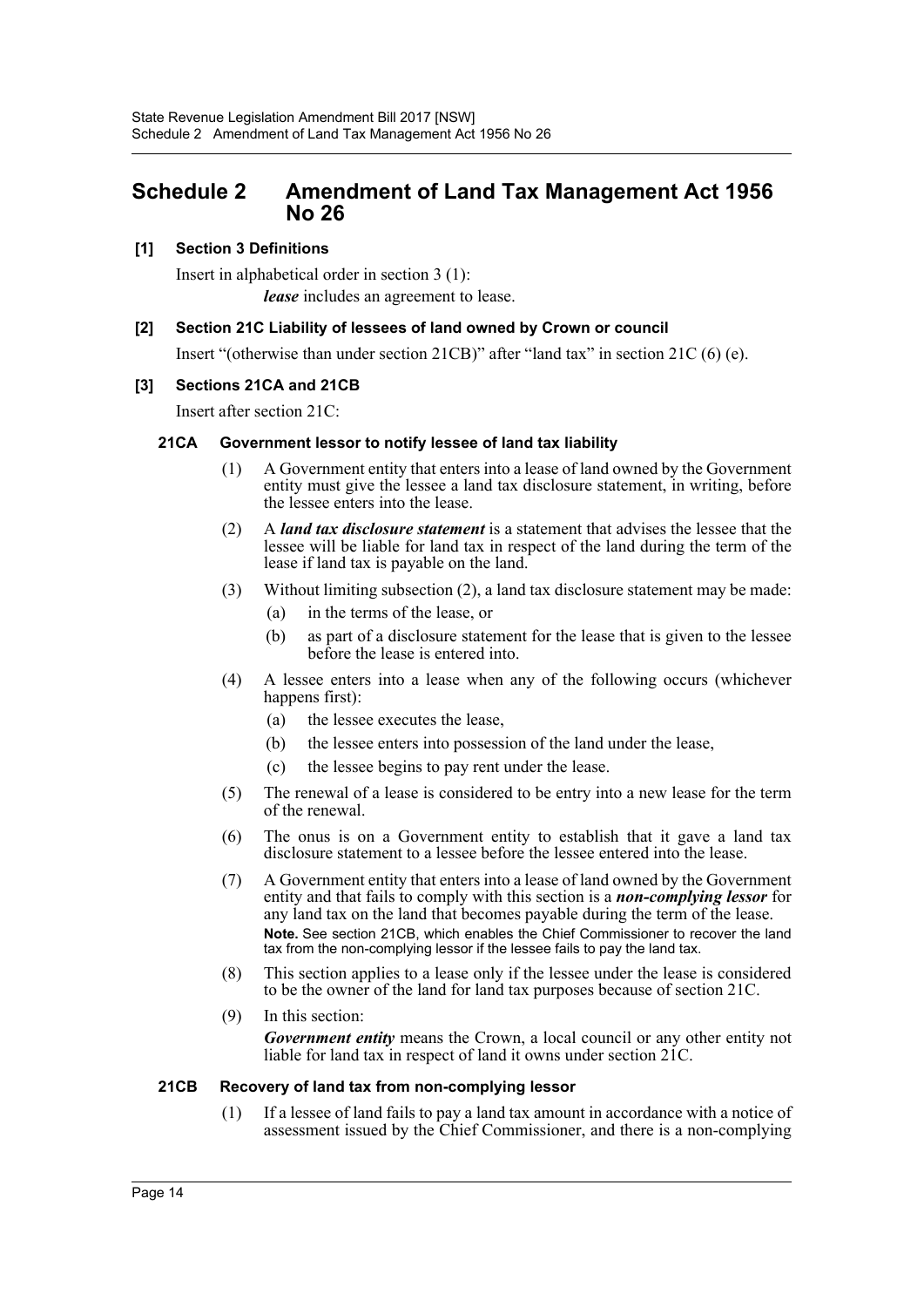lessor for the land tax to which the assessment relates, the Chief Commissioner may serve a notice on the non-complying lessor notifying the lessor that:

- (a) the lessee has failed to pay the land tax amount, and
- (b) if the land tax amount is not paid by the date specified in the notice, the lessor will be liable for the land tax amount.
- (2) The date specified must be at least 21 days after service of the notice.
- (3) If the land tax amount is not paid by the date specified in the notice, the non-complying lessor is jointly and severally liable with the lessee to pay the land tax amount.
- (4) A non-complying lessor that is liable to pay a land tax amount under this section is entitled to be indemnified by the lessee for any payments made by the non-complying lessor to the Chief Commissioner to discharge liability for the land tax amount.
- (5) This section applies to a non-complying lessor that is a council despite section 741 of the *Local Government Act 1993*.
- (6) In this section:

#### *land tax amount* means:

(a) the amount of land tax that a lessee has been assessed as being liable to pay, as set out in a notice of assessment issued to the lessee, and

(b) any interest or penalty tax payable in respect of that amount of tax. *lessee* includes a former lessee.

*non-complying lessor* has the meaning given by section 21CA.

#### **[4] Schedule 2 Savings and transitional provisions**

Insert after Part 29:

## **Part 30 Provisions consequent on enactment of State Revenue Legislation Amendment Act 2017**

#### **60 Amendment applies to new leases only**

- (1) Section 21CA, as inserted by the *State Revenue Legislation Amendment Act 2017*, applies only to leases entered into or renewed on or after 1 January 2018.
- (2) Accordingly, section 21CB, as inserted by that Act, does not apply to any land tax amount that is payable for the land tax year commencing on 1 January 2018 or a previous land tax year.

**Note:** Land tax liability arises at midnight on 31 December.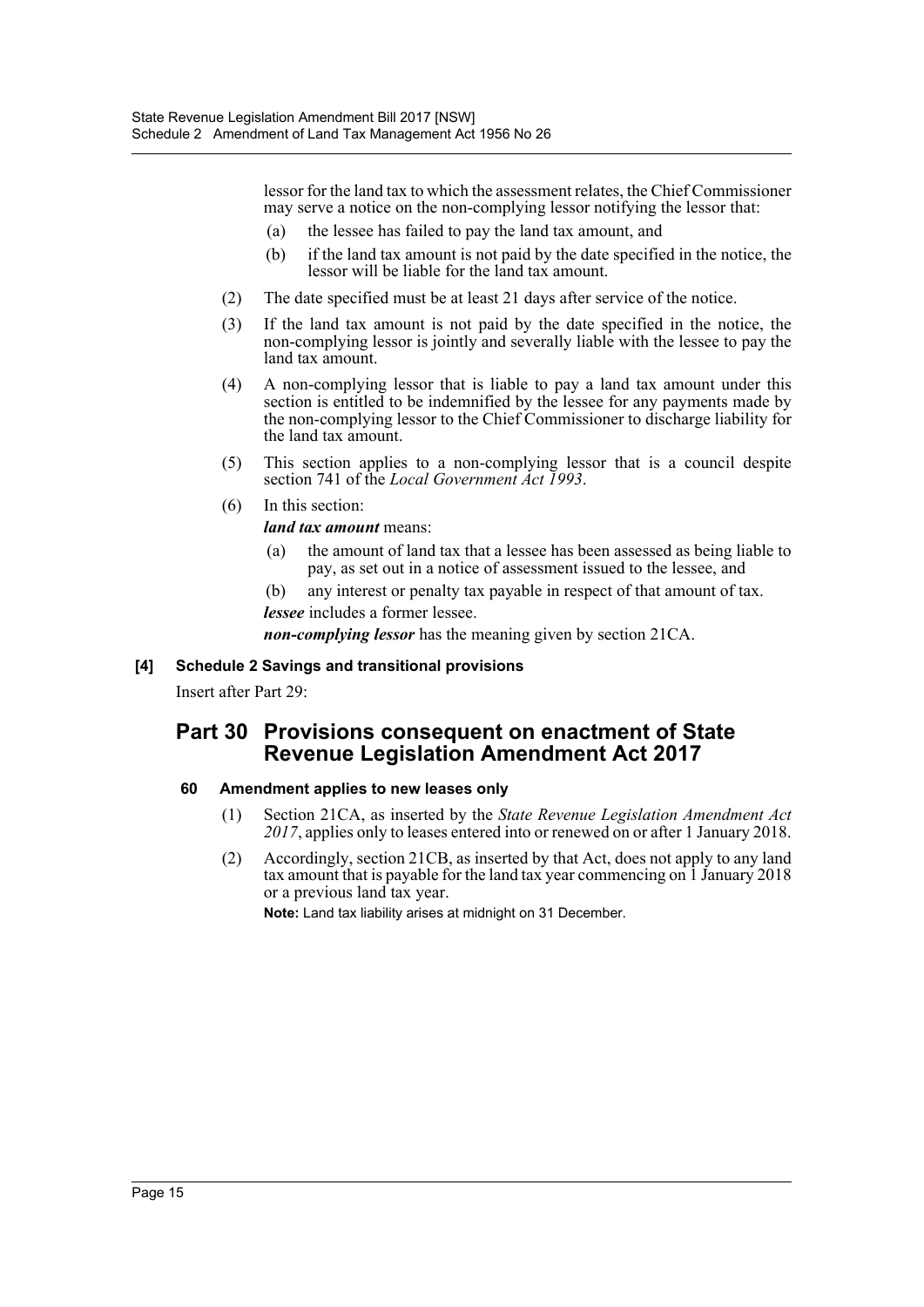# <span id="page-16-0"></span>**Schedule 3 Amendment of Payroll Tax Act 2007 No 21**

#### **[1] Section 3 Definitions**

Insert in alphabetical order in section 3 (1):

*service provider*, in relation to an employment agency contract—see section  $37$ .

#### **[2] Section 29 Motor vehicle allowances**

Omit section 29 (7) (a) and (b). Insert instead:

- (a) the rate determined by legislative instrument under section 28-25 of the ITAA for calculating a deduction for car expenses using the cents per kilometre method in the financial year immediately preceding the financial year in which the allowance is paid or payable, or
- (b) if there is more than one rate under the determination referred to in paragraph (a), the highest of those rates, or
- (c) if no rate is determined as referred to in paragraph (a), the rate prescribed by the regulations under this Act.

#### **[3] Section 36A**

Insert before section 37:

#### **36A Division not applicable to wages paid to common law employees**

This Division does not apply in relation to wages that are exempt wages under section 66B and clause  $\hat{13B}$  of Schedule 2.

#### **[4] Section 40 Amounts taken to be wages**

Omit "Division 4 or 5 of that Part, section 50 or clause 5 of Schedule 2) had the service provider been paid by the client as an employee" from section 40 (2).

Insert instead "section 50 or Division 4 or 5 of that Part), or Part 3 of Schedule 2 (other than clause 5 or 13A), had the service provider performed the services as an employee of the client".

#### **[5] Part 4, Division 10**

Insert after Division 9:

#### **Division 10 Miscellaneous**

#### **66B Employment agents supplying their common law employees**

Wages are exempt wages as provided for in clause 13B of Schedule 2.

#### **66C Wages paid to living organ donors**

Wages are exempt wages to the extent that they are reimbursed by the Commonwealth under the Supporting Leave for Living Organ Donors Programme.

#### **[6] Schedule 2 NSW specific provisions**

Omit "Department of Education" wherever occurring in clauses 5 (5) (c) and 6 (1).

Insert instead "Department of Industry, Skills and Regional Development".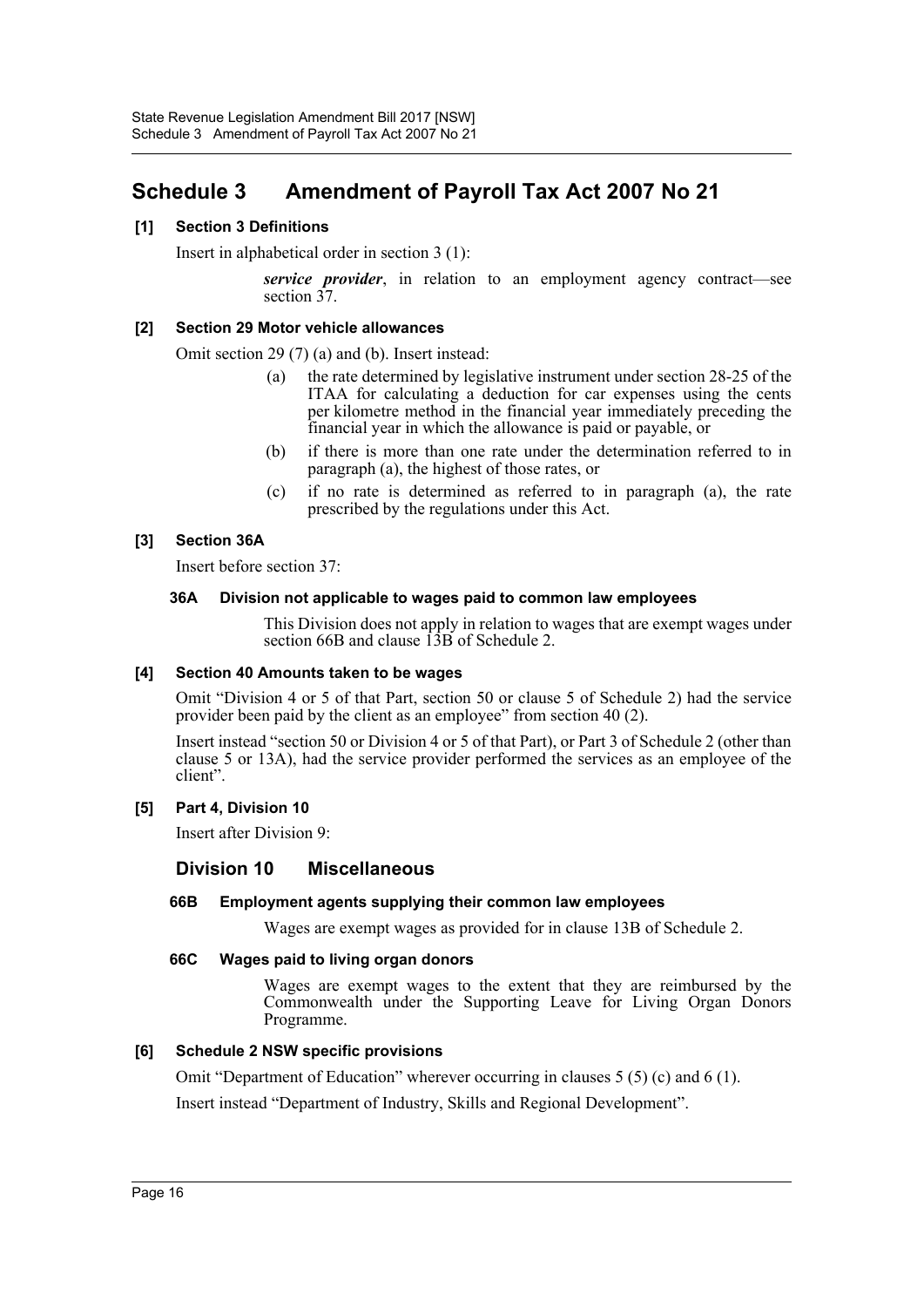#### **[7] Schedule 2, clause 13B**

Insert after clause 13A:

#### **13B Employment agents supplying their common law employees**

- (1) Wages are exempt wages if:
	- (a) they are paid or payable for services that were performed under an employment agency contract by a service provider for a client of an employment agent, and
	- (b) the service provider performed the services as an employee of the employment agent, and
	- (c) the wages would be exempt wages under Part 4 (other than section 50 or Division 4 or 5 of that Part), or Part 3 of Schedule 2 (other than clause 5 or 13A), had the service provider performed the services as an employee of the client, and
	- (d) the client has given a declaration to the effect of paragraph (c), in the form approved by the Chief Commissioner, to the employment agent.
- (2) A reference in this clause to an *employee* does not include a reference to a person who is an employee only because the person is taken to be an employee by Division 8 of Part 3 or any other provision of this Act.

#### **[8] Schedule 3 Savings, transitional and other provisions**

Insert after Part 10:

## **Part 11 Provisions consequent on enactment of State Revenue Legislation Amendment Act 2017**

#### **25 Motor vehicle allowances**

The amendment to section 29 made by the *State Revenue Legislation Amendment Act 2017* is taken to have effect in respect of wages paid or payable on or after 1 July 2016.

#### **26 Exempt wages paid to living organ donors**

Section 66C, as inserted by the *State Revenue Legislation Amendment Act 2017*, is taken to have effect in respect of wages paid or payable on or after 1 July 2013.